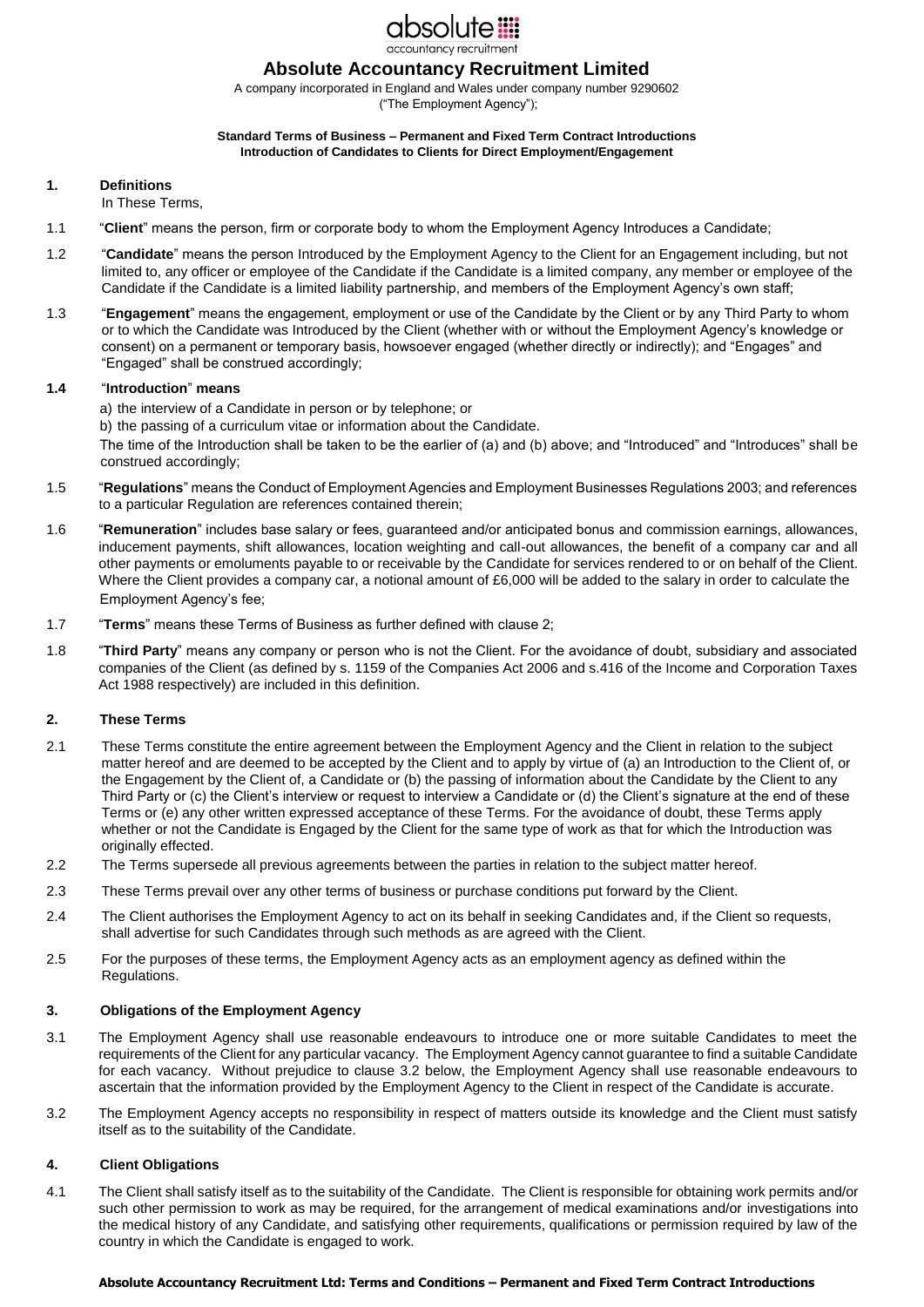

- 4.2 To enable the Employment Agency to comply with its obligations under Regulation 33, the Client undertakes to provide to the Employment Agency details of the position which the Client seeks to fill, including the type of work that the Candidate would be required to do; the location and hours of work; the experience, training, qualifications and any authorisation which the Client considers necessary or which are required by law or any professional body for the Candidate to possess in order to work in the position; and any risks to health or safety known to the Client and what steps the Client has taken to prevent or control such risks.
- 4.3 The Client shall provide details of the date the Client requires the Candidate to commence work, the duration or likely duration of the work; the minimum rate of remuneration, expenses and any other benefits that would be offered; the intervals of payment of remuneration and the length of notice that the Candidate would be entitled to give and receive to terminate the employment with the Client.
- 4.4 The Client shall inform the Employment Agency of any information it has that suggests it would be detrimental to the interests of either the Client or the Candidate for the Candidate to work in the position which the Client seeks to fill.
- 4.5 The Client shall inform the Employment Agency within 1 working day where it receives details of a Candidate from the Employment Agency which it has already received from another agency in relation to the same vacancy. If no such notification is given by the Client then, in the event of an Engagement, the Client agrees the Employment Agency is entitled to charge a fee in accordance with clause 5.2.
- 4.6 The Client agrees to,
	- a) notify the Employment Agency as soon as possible (and in any event, not later than 7 days from the date of the offer or from the date the Engagement takes effect; whichever is earlier) of any offer of an Engagement which it makes to the Candidate; and
	- b) notify the Employment Agency immediately that its offer of an Engagement to the Candidate has been accepted and to provide details of the Remuneration to the Candidate; and
	- c) pay the Employment Agency's fee within the period set out under clause 7.2.
- 4.7 The Client shall not, and shall not seek to cause the Employment Agency to, unlawfully discriminate in relation to the services provided by the Employment Agency to the Client in connection with these Terms and shall disclose any and all information requested by the Employment Agency in the event a Candidate makes a complaint to the Employment Agency.

## **5. Charges/Fees Applicable to Contingency Recruitment**

- 5.1 Introductions of Candidates are confidential. Where the Client discloses to a Third Party any details regarding a Candidate Introduced to the Client by the Employment Agency that Third Party subsequently Engages the Candidate within 6 months from the date of the Introduction, the Client shall pay the Employment Agency's fee as set out in clause 5.3 and there shall be no entitlement to any rebate or refund to the Client or Third Party.
- 5.2 The Client shall pay the Employment Agency a fee calculated in accordance with clause 5.3 where it engages, whether directly or indirectly, any Candidate Introduced by or through the Employment Agency within 6 months from the date of the Employment Agency's Introduction.
- 5.3 The fee shall be calculated as a percentage of the Candidate's Full Time Annualised Remuneration applicable during the first 12 months of the Engagement (as set out in the table below); if the role is not a Full Time permanent position fees will be calculated as follows;
	- The fee for Part Time positions shall be based on the Full Time equivalent Remuneration.
	- The fee for a Contract position (less than 12 months in duration) will be based on the Full Time Annualised Remuneration.
	- If the position is deemed to be both Part Time and a Contract, the fee will be based on the Full Time Annualised equivalent Remuneration.
	- The Employment Agency will charge VAT on the fee where applicable. The introductory fee is subject to a minimum charge of £3000 + VAT.

| <b>Candidate's Remuneration</b>    | Percentage payable as the Fee |
|------------------------------------|-------------------------------|
| Salary up to and including £34,999 | <b>20%</b>                    |
| Salary between £35,000 & £69,999   | 25%                           |
| Salary £70,000 and above           | 30%                           |

- 5.4 Where the amount of the actual Remuneration is not known or disclosed, the Employment Agency will charge a fee calculated in accordance with clause 5.3 on the maximum level of remuneration applicable for the position or type of position the Candidate had been originally submitted to the Client for and/or comparable position in the general marketplace.
- 5.5 Charges incurred by the Employment Agency at the Client's written request in respect of advertising or any other matters will be charged to the Client in addition to the fee and such charges will be payable whether or not the Candidate is Engaged.

### **6. Charges/Fees Applicable for Retained Assignments**

- 6.1 Introductions of Candidates are confidential. Where the Client discloses to a Third Party any details regarding a Candidate Introduced to the Client by the Employment Agency that Third Party subsequently Engages the Candidate within 6 months from the date of the Introduction, the Client shall pay the Employment Agency's fee as set out in clause 5.3 and there shall be no entitlement to any rebate or refund to the Client or Third Party.
- 6.2.1 A Retainer Fee of the overall fee is payable immediately upon acceptance of Client's instructions and is non-refundable.

#### **Absolute Accountancy Recruitment Ltd: Terms and Conditions – Permanent and Fixed Term Contract Introductions**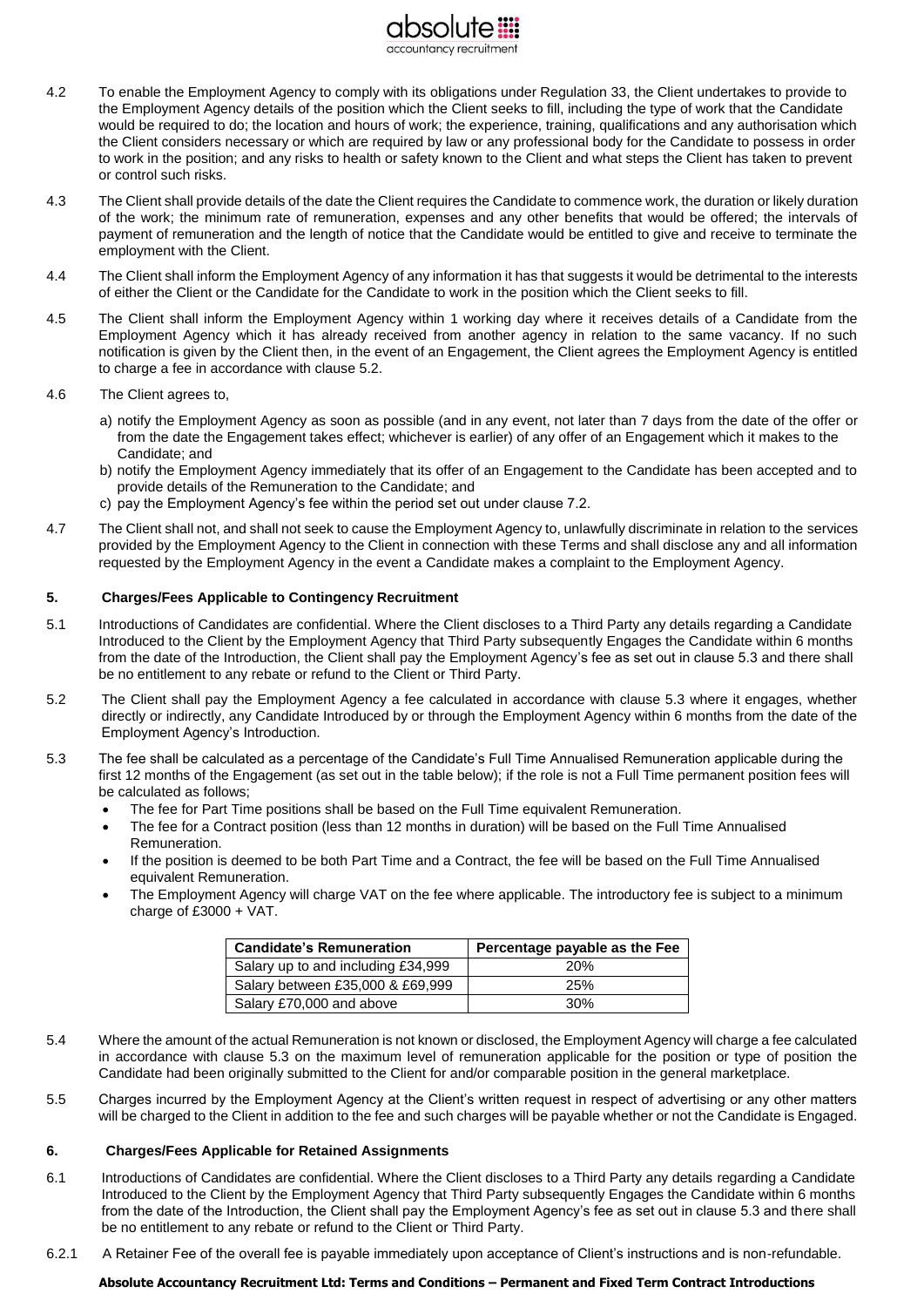

- 6.2.2 A Shortlist Fee of the overall fee is payable upon the presentation to the Client of a minimum of 3 candidates who in the reasonable opinion of The Employment Agency meet the agreed specification and is non-refundable.
- 6.2.3 A Completion Fee which incorporates the Total Fee based on the actual gross Remuneration of the Applicant as set out below, minus the Retainer Fee and Shortlist Fee (if levied) and is payable on the day the Applicant commences the Engagement. If, after acceptance of an offer of Engagement, the Client decides for any reason, which is outside the control of The Employment Agency, not to proceed with the Engagement, it shall still be liable to pay the completion fee.

| Candidate's<br>Remuneration      | <b>Retainer Fee</b> | <b>Shortlist Fee</b> | <b>Completion Fee</b> | <b>Overall Percentage</b><br>payable as the Fee |
|----------------------------------|---------------------|----------------------|-----------------------|-------------------------------------------------|
| Salary up to £34,999             | 7%                  | 7%                   | 6%                    | 20%                                             |
| Salary between £35,000 & £69,999 | 8%                  | 8%                   | 9%                    | 25%                                             |
| Salary £70,000 and above         | 10%                 | 10%                  | 10%                   | 30%                                             |

- 6.3 All fees are expressed and calculated as a percentage of the Applicants first 12 months anticipated gross full time remuneration. Where the precise remuneration is not known in advance, the remuneration will be estimated for the purposes of the first two instalments of the fee. The final instalment of the fee will be based on the actual remuneration and any necessary adjustments will be made. No entitlement to refunds of any paid instalments arises, where the Client decides not to proceed with the search or appointment of the Applicant.
- 6.4 Retained Assignment Fees will be payable as a result of the Engagement of an Applicant notwithstanding the fact that the Engagement may not comply with the Client's original requirement.
- 6.5 In the event that more than one Applicant is engaged by the Client, then the Client shall pay an Introduction Fee, as detailed above, in respect of each Applicant.
- 6.6 If The Employment Agency provides an advertising service to the Client, all prior-agreed advertising costs, travel and interview expenses will be charged to the Client as incurred, and the Client will pay the agreed artwork costs incurred by The Employment Agency. An advertisement may only be cancelled on sufficient notice to enable The Employment Agency to withdraw the advertisement. Advertising and Expense accounts shall be paid by the Client within 7 days of the invoice date.
- 6.7 If a retained Assignment is cancelled or deemed by The Employment Agency to be inactive beyond a period of 6 weeks, then in addition to the Retainer Fee and Shortlist Fee (if submitted), the Client shall pay a cancellation fee of 10% of the maximum stated remuneration, plus all the agreed advertising costs and travel expenses

### **7 Invoices**

- 7.1 For contingency recruitment, with the exception in the circumstances set out in clause 5.1, no fee is incurred by the Client until the Candidate commences the Engagement; whereupon the Employment Agency will render an invoice to the Client for its fees.
- 7.2 The Employment Agency shall raise invoices in respect of the charges payable and the Client agrees to pay the amount due within 7 days of the date of the invoice.
- 7.3 All invoices will be deemed to be accepted in full by the Client in accordance with the payment terms stated within clause 7.2 unless the Client notifies the Employment Agency in writing within 5 days of the amount the Client disputes and the reason the Client disputes that amount. In the event the Client does so notify the Employment Agency that it wishes to dispute part of an invoice, the Client shall pay the undisputed part of the invoice within the agreed payment terms and shall co-operate fully with the Employment Agency in order to resolve the dispute as quickly as possible.
- 7.4 The Employment Agency reserves the right to charge interest on invoiced amounts overdue at the statutory rate as prescribed pursuant to Section 6 of the Late Payment of Commercial Debts (Interest) Act 1998 (as may be calculated using the calculator on the website[: www.payontime.co.uk\).](http://www.payontime.co.uk/)

### **8 Rebates**

8.1 Where the Client qualifies for a rebate in accordance with clause 8.2, and the Engagement of the Candidate is terminated by the Client or the Candidate within the time periods specified below, the Client shall be entitled to a rebate of the introduction fee as follows:

| <b>Duration of Employment</b> | Percentage of Fee to be rebated |  |
|-------------------------------|---------------------------------|--|
| $0 - 4$ weeks                 | 50%                             |  |
| $5 - 8$ weeks                 | 25%                             |  |
| ЭR                            |                                 |  |
| $0 - 12$ weeks                | Free replacement                |  |

- 8.2 The following conditions must be met in order for the Client to qualify for a rebate,
	- a) the Client must notify the Employment Agency that the Candidate's Engagement has ended within 7 days of the Engagement ending or within 7 days of notice being given to end the Engagement; whichever is earlier; or
	- b) the Employment Agency's invoice for the fee must have been paid within the payment terms in accordance with clause 7.2; or

#### **Absolute Accountancy Recruitment Ltd: Terms and Conditions – Permanent and Fixed Term Contract Introductions**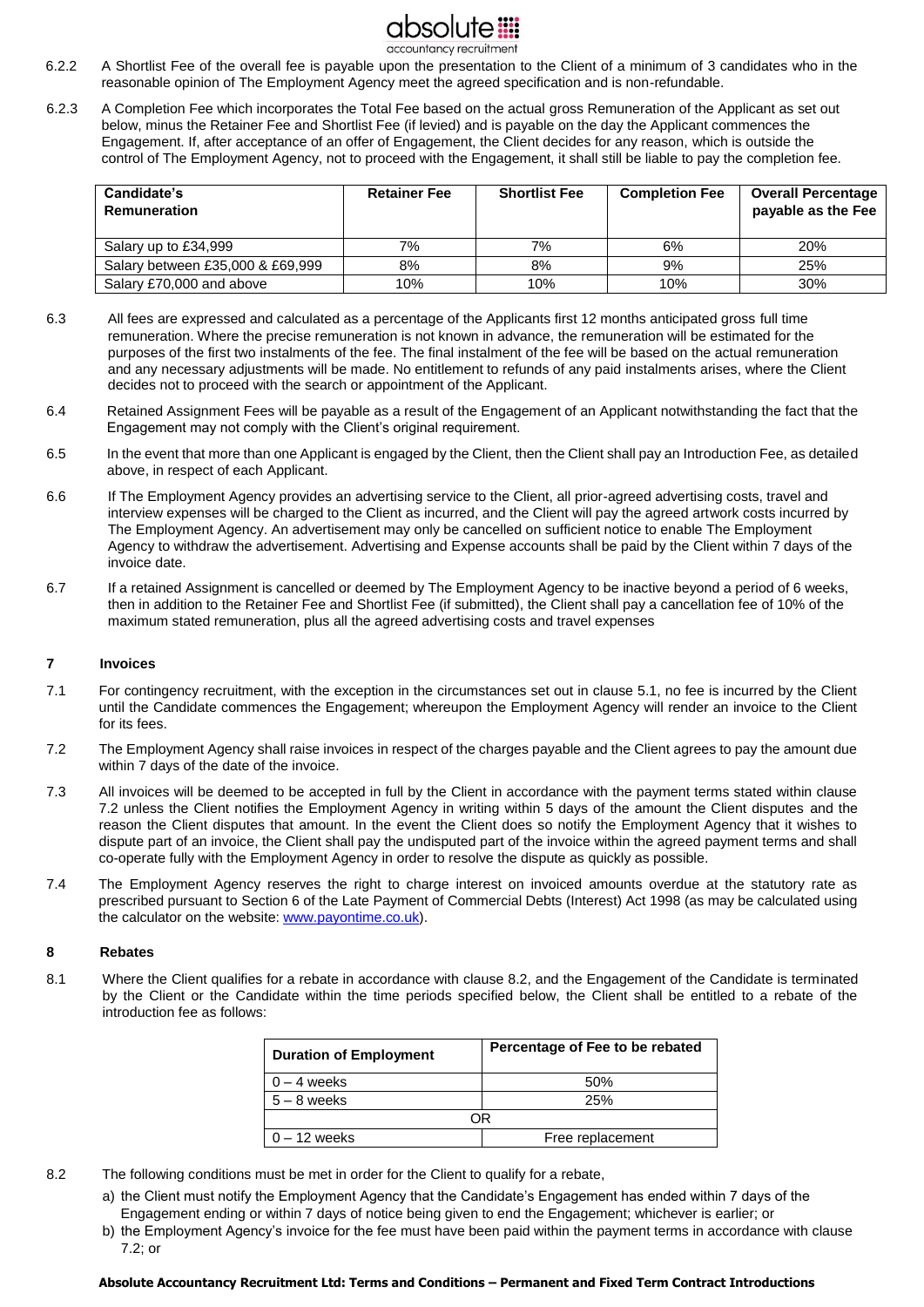

- c) the Candidate's engagement is not terminated by reason of redundancy or re-organisation or change in strategy of the Client; or
- d) the Candidate did not leave the Engagement as a result of discrimination or other acts against the Candidate; or
- e) the Candidate was not at any time in the 12 months prior to the start of the Engagement employed or hired (whether on a permanent or contract basis) by the Client.
- 8.3 Where the Client re-engages the Candidate either on an employment or indirect basis, any rebate paid to the Client under clause 8.1 in respect of that Candidate, shall be immediately repaid to the Employment Agency by the Client.
- 8.4 Where the Client does not wish to receive a rebate, the Employment Agency shall endeavour to seek one replacement at no extra cost to the Client.

### **9 Liability and Indemnity**

- 9.1 The Employment Agency shall not be liable under any circumstances for any loss, expense, damage, delay, costs or compensation (whether direct, indirect or consequential) which may be suffered or incurred by the Client arising from or in any way connected with the Employment Agency seeking a Candidate for the Client or from the Introduction or Engagement of any Candidate by the Client or from the failure of the Employment Agency to introduce any Candidate or from the Client's disclosure to a Third Party of any details regarding a Candidate.
- 9.2 Notwithstanding clause 9.1 above, nothing in these Terms shall be deemed to exclude or restrict any liability of the Employment Agency to the Client for personal injury or death.
- 9.3 The Employment Agency shall not be liable for failure to perform its obligations under these Terms if such failure results by reason of any cause beyond its reasonable control.
- 9.4 The Client shall indemnify and keep indemnified the Employment Agency against any costs (including legal costs), claims or liabilities incurred directly or indirectly by the Employment Agency arising out of or in connection with these Terms including (without limitation) as a result of,
	- a) any breach of these Terms by the Client or by its employees or agents; and/or
	- b) any breach by the Client or Third Party, or any of its employees or agents, of any applicable statutory provisions (including, without limitation, any statutory provisions prohibiting or restricting discrimination or other inequality of opportunity, immigration legislation and the Regulations); and/or
	- c) any unauthorised disclosure of a Candidate details by the Client or Third Party, or any of its employees or agents.

### **10 Termination**

- 10.1 These Terms may be terminated by either party by giving to the other immediate notice in the event that either the Employment Agency or the Client goes into liquidation, becomes bankrupt or enters into an arrangement with creditors or has a receiver or administrator appointed or where the Employment Agency has reasonable grounds to believe the Client will not pay the Employment Agency's invoice within the payment terms agreed within clause 7.2
- 10.2 Equal Opportunities
- 10.3 The Employment Agency is committed to equal opportunities and expects the Client to comply with all anti-discrimination legislation as regards the selection and treatment of Candidates.

### **11 Confidentiality**

- 11.1 All information contained within these Terms shall remain confidential and the Client shall not divulge it to any Third Party save for its own employees and professional advisers and as may be required by law.
- 11.2 The Client shall not without the prior written consent of the Employment Agency provide any information in respect of the Candidate to any Third Party whether for employment purposes of otherwise.
- 11.3 The Client agrees to comply with the Data Protection Act 2018 ("the Act") and shall not cause or seek to cause The Employment Agency to breach the Act in connection with these Terms and shall provide any and all information requested by the Employment Agency in a timely manner to assist the Employment Agency to respond to a Data Subject access request (as defined with the Act).

### **12 General**

- 12.1 Any failure by the Employment Agency to enforce at any particular time any one or more of these Terms shall not be deemed a waiver of such rights or of the right to enforce these Terms subsequently.
- 12.2 Headings contained in these Terms are for reference purposes only and shall not affect the intended meanings of the clauses to which they relate.
- 12.3 No provision of these Terms shall be enforceable by any person who is not a party to it pursuant to the Contract (Rights of Third Parties) Act 1999.
- 12.4 If any provision, clause or part-clause of these Terms is held to be invalid, void, illegal or otherwise unenforceable by any judicial body, the remaining provisions of these Terms shall remain in full force and effect to the extent permitted by law.
- 12.5 Any reference to legislation, statute, act or regulation shall include any revisions, re-enactments or amendments that may be made from time to time.